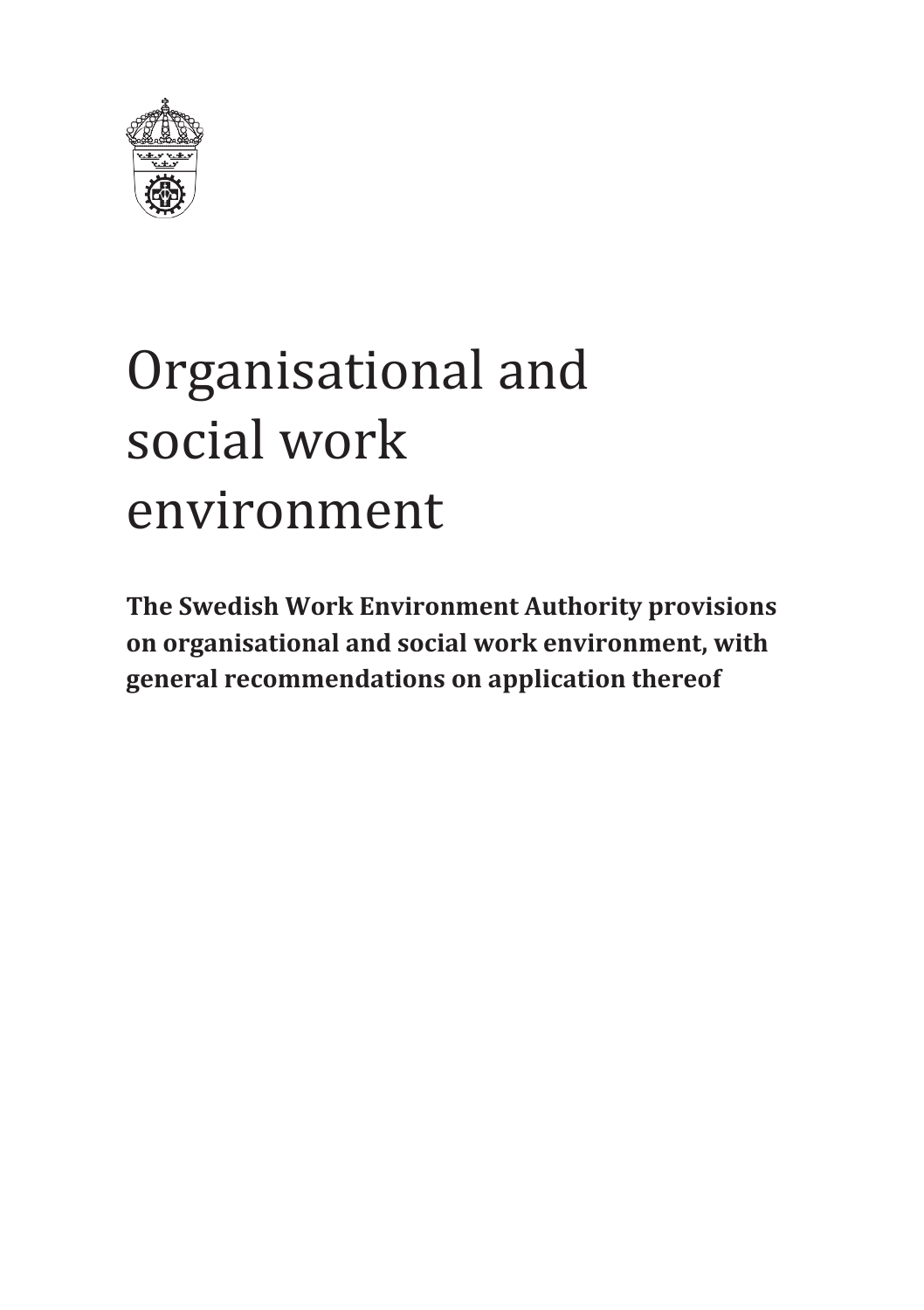# **THE SWEDISH WORK ENVIRONMENT AUTHORITY**

112 79 Stockholm, Tel: 010-730 90 00 Email[: arbetsmiljoverket@av.se](mailto:arbetsmiljoverket@av.se) [www.av.se](http://www.av.se/)

#### **ORDERING ADDRESS**

Arbetsmiljöverket 112 79 Stockholm Tel 010-730 90 00 [www.av.se](http://www.av.se/)

The Swedish Work Authority's Statute Book (AFS in Swedish) publishes the Authority's provisions and general recommendations.

The provisions are binding regulations . The general recommendations have a different legal status than provisions. They are not binding, but contain recommendations on the application of the provisions indicating how someone can or should act in a certain respect. They can, for example, inform you of suitable ways of meeting the requirements, and they demonstrate practical solutions.

Note that references to statutes always relate to the original number of the statute. Later amendments and reprints may exist.

As regards amendments and reprints of National Board of Safety and Health and Work Authority statutes, please see the latest Register of Provisions and General

Recommendations.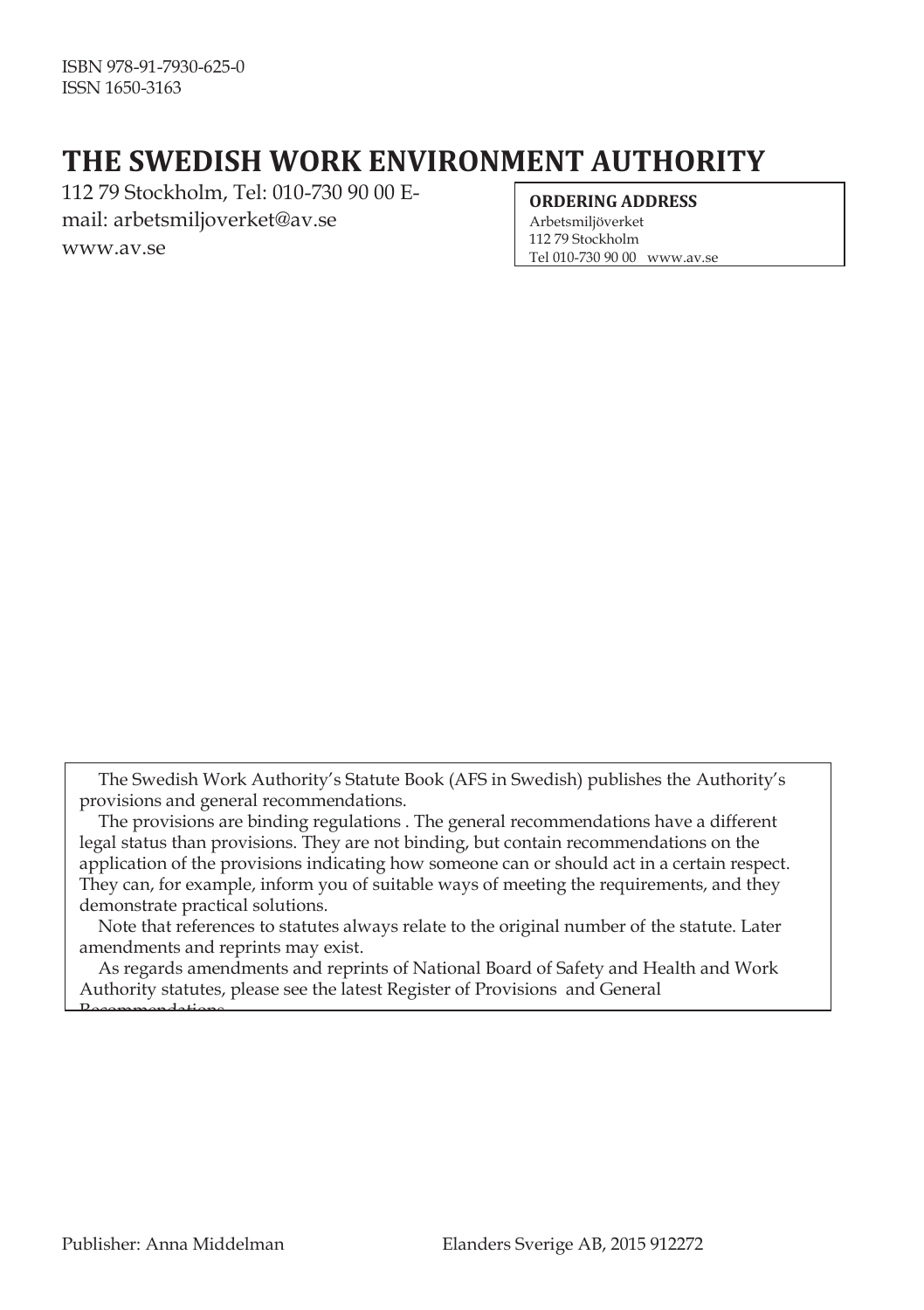#### AFS 2015:4

#### **Contents**

#### Swedish Work Environment Authority regulations and general recommendations on organisational and social work environment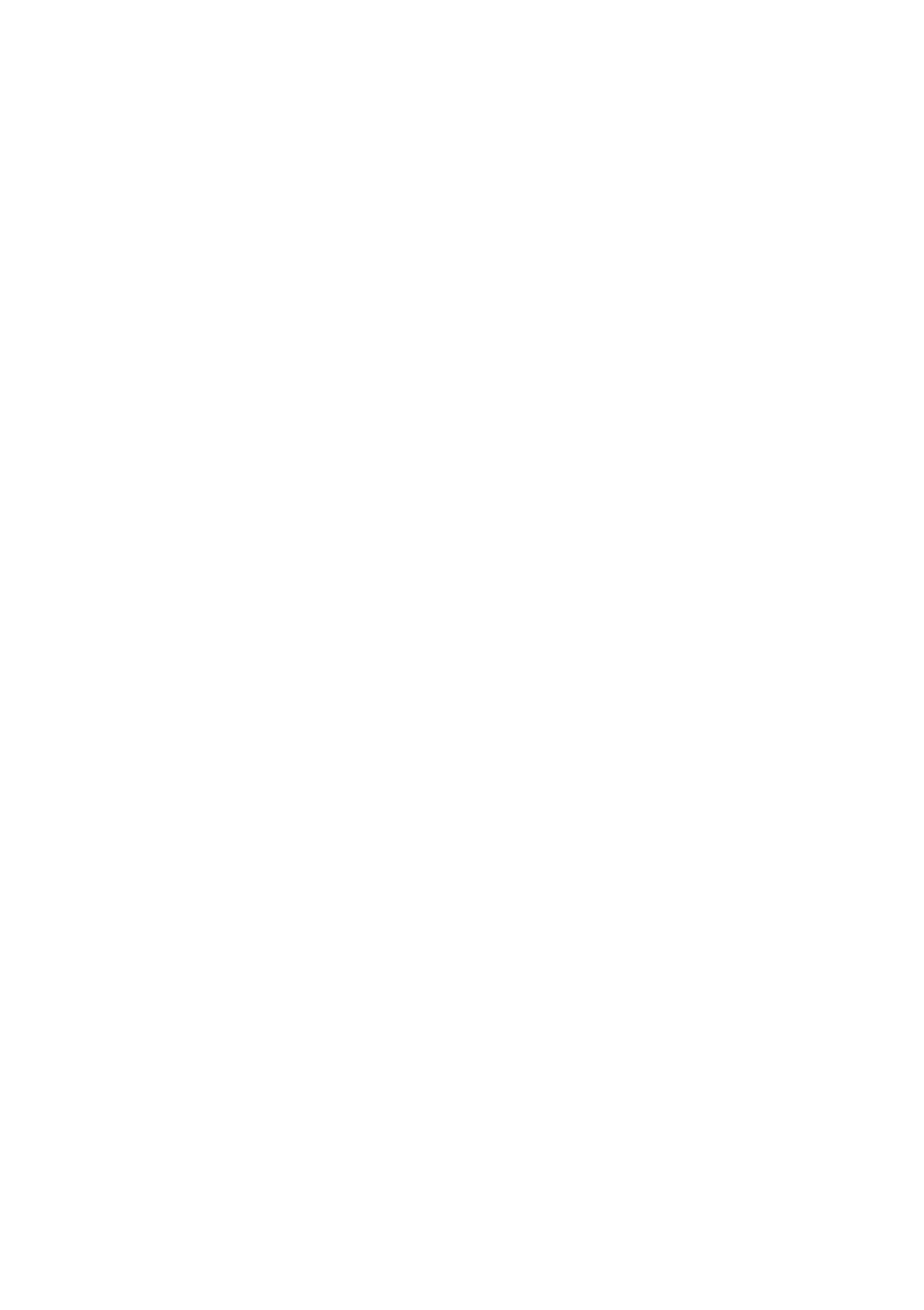

**AFS 2015:4** Published XX XXXXXXX 2015

#### **Swedish Work Environment Authority provisions and general recommendations on organisational and social work environment;**

Adopted 22nd September 2015.

The Swedish Work Environment Authority issued the following pursuant to Section 18 of the Work Environment Ordinance (SFS 1997:1166) and establishes the following general recommendations.

# <span id="page-4-0"></span>**Purpose**

**1 §** The purpose of these provisions is to promote a good work environment and prevent risks of ill health due to organisational and social conditions in the work environment.

## <span id="page-4-1"></span>**Scope of provisions**

**2 §** The regulations apply to all activities in which employees perform work on the employer's account.

*General recommendations:* The concepts 'employer' and 'employee' have the same meaning in these provisions as in the Work Environment Act (SFS 1977:1160), with the exceptions indicated in 3 § of these provisions.

## <span id="page-4-2"></span>**Who the provisions are intended for**

**3 §** The employer has the responsibility for these provisions being followed. Those who hire a workforce are placed on an equal footing with employers.

Those who are undergoing education or are in custody in an institution are not placed on an equal footing with employees in connection with the application of these provisions.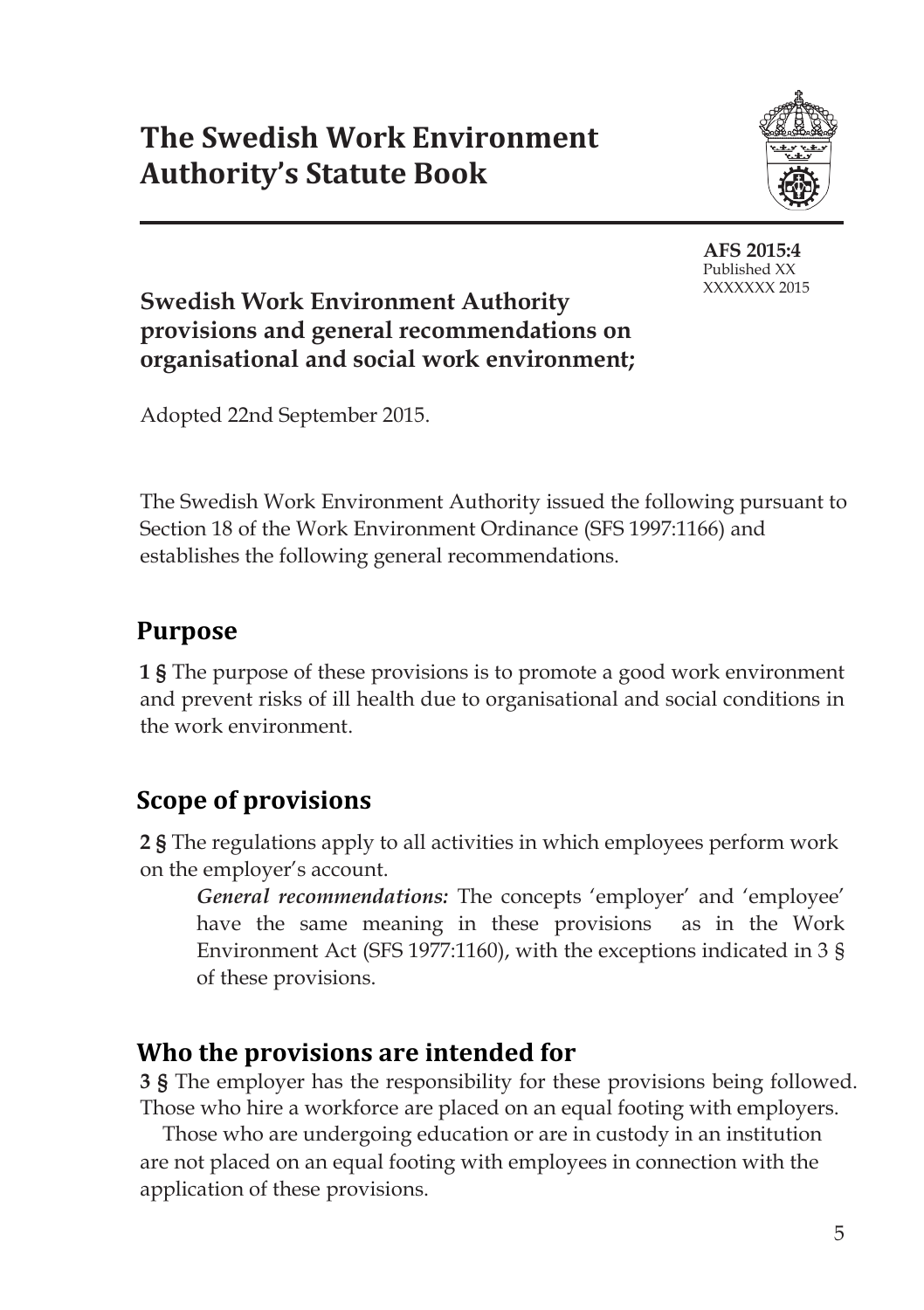*General recommendations:* In Chap. 1, Section 3 of the Work Environment Act, people such as those undergoing education or in custody in an institution are placed on an equal footing with employees in the application of chapters 2–4 and 7–9 of the Work Environment Act. Through this paragraph, they are exempted from coverage by the regulations on organisational and social work environment.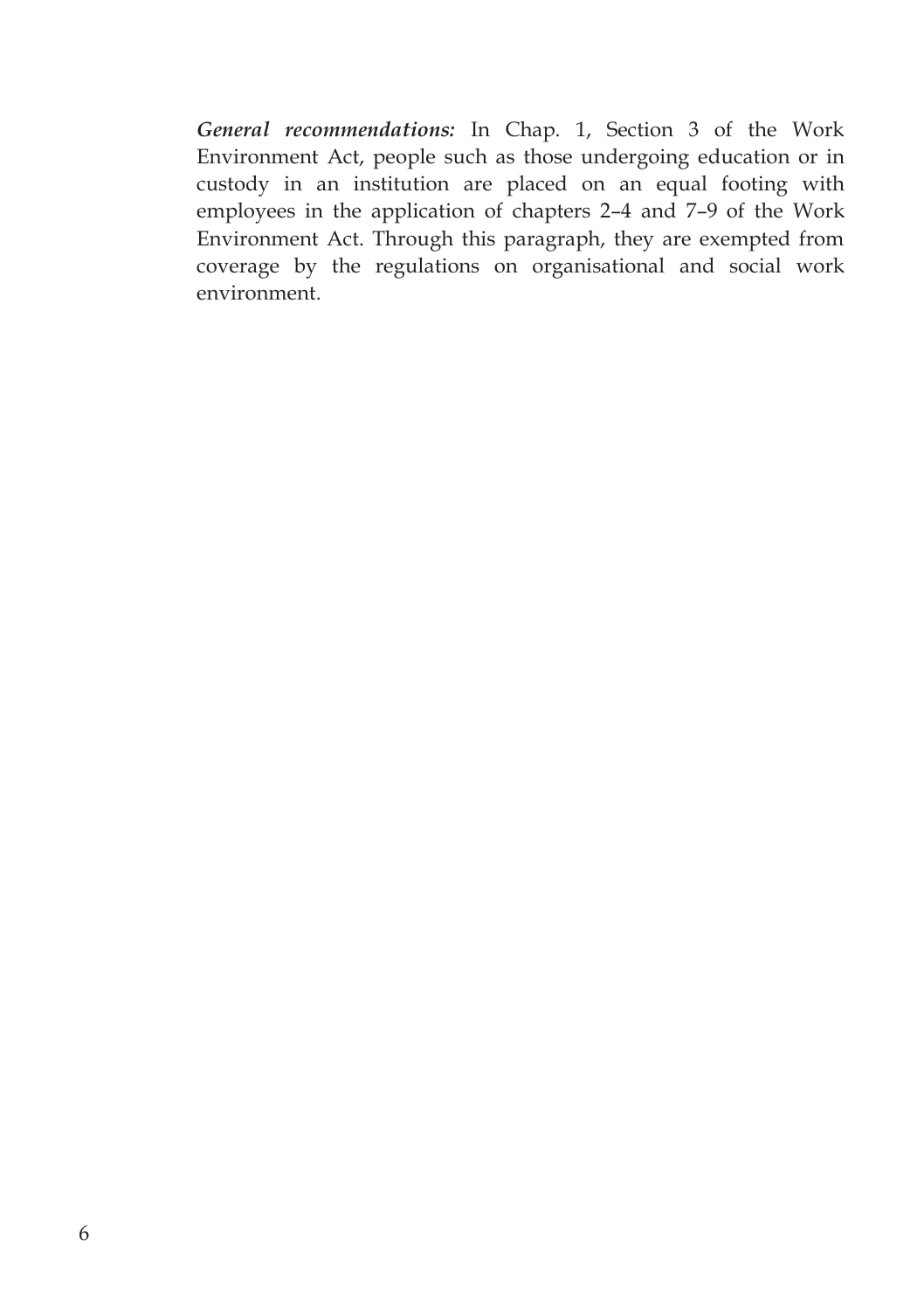#### <span id="page-6-0"></span>**Definitions**

**4 §** In these provisions, the following terms have these meanings.

Demands in the work Those parts of the work that demand repeated efforts. The demands could, for example, encompass amount of workload, degree of difficulty, time limits, and physical and social conditions. The demands could be of a cognitive, emotional and physical nature.

- Victimization Actions directed against one or more employees in an abusive manner, which could lead to ill health or their being placed outside the community of the workplace.
- Unhealthy workload When the demands in the work temporarily exceed the resources. This imbalance becomes unhealthy if it is prolonged and the opportunities for rest and recovery are insufficient.

Organisational work environment

Conditions and prerequisites for the work that include

- 1. management and governance;
- 2. communication;
- 3. participation, room for action;
- 4. allocation of work tasks; and
- 5. demands, resources, and responsibilities.

Resources for the work That in the work which contributes to

1. achieving the objectives of the work; or

2. managing demands in the work.

Resources can be: working methods and work equipment, competence and staffing, reasonable and clear objectives, feedback on effort, opportunities for control in the work, social support from managers and colleagues, and opportunities for rest and recovery.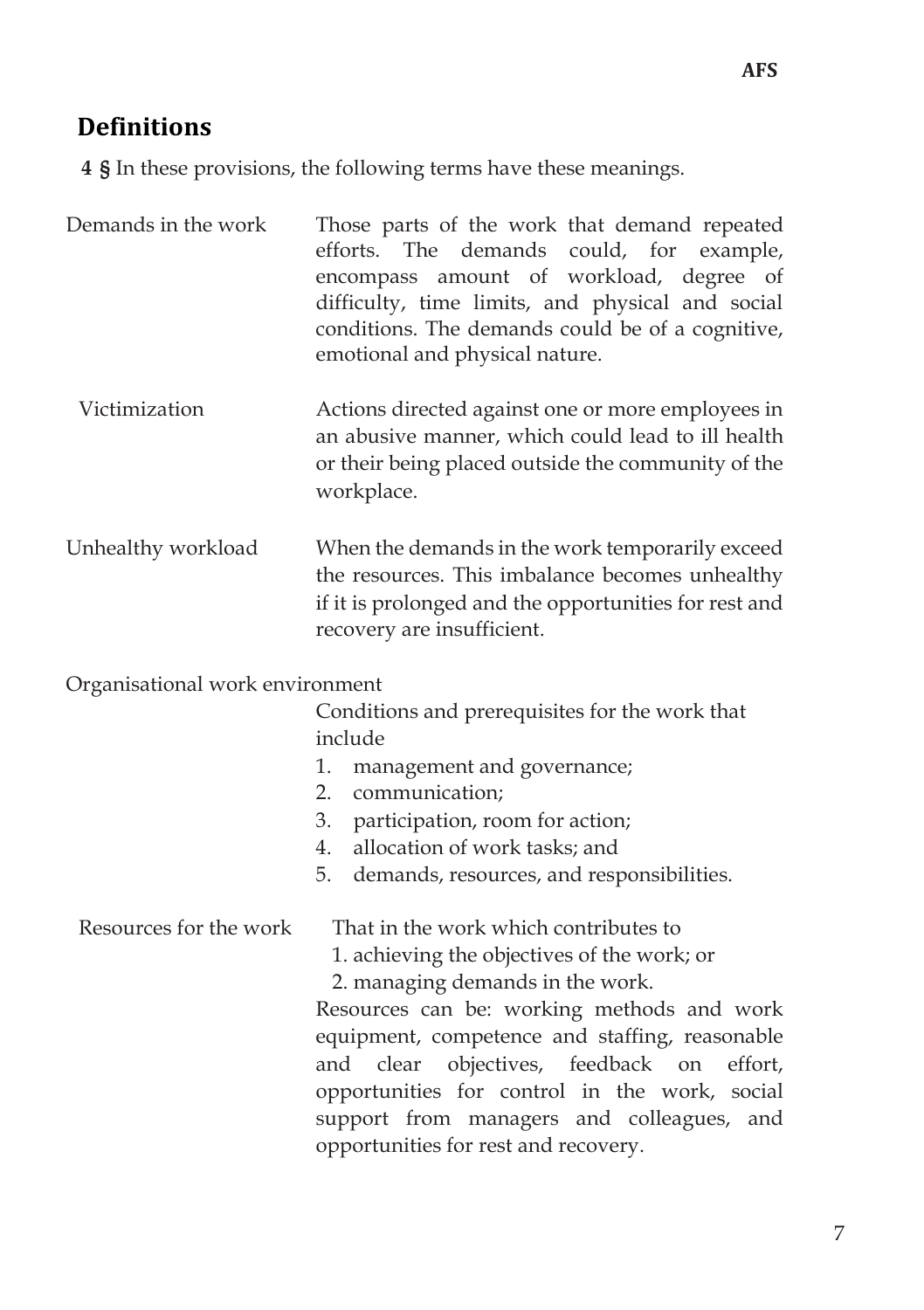Social work environment Conditions and prerequisites for the work that include social interaction, collaboration, and social support from managers and colleagues.

#### <span id="page-7-0"></span>**Systematic work environment management**

**5 §** In the Swedish Work Authority's provisions on systematic work environment management, there are rules about work environment policy, knowledge and how the employer shall regularly investigate and assess what risks could occur in the operations. There are also regulations that the employer must take actions to manage the risks.

In 6 § below, there are particular requirements for knowledge, and in 7–8 §§ there are requirements for objectives. 9–14 §§ regulate particular organisational and social factors covered by the systematic work environment management.

#### <span id="page-7-1"></span>**Knowledge**

- **6 §** The employer shall see to it that managers and supervisors have the knowledge below:
	- 1. How to prevent and deal with unhealthy workloads.
	- 2. How to prevent and handle victimization.
	- The employer shall see to it that there are prerequisites for putting this knowledge into practice.

*General recommendations:* A way for the employer to supply knowledge is to provide training, preferably for managers, supervisors and safety representatives together. It makes it easier for managers and supervisors when the safety representatives also have the corresponding knowledge. Training can be provided by occupational health services or other resource with competence in the field.

Prerequisites means things such as sufficient authority, a reasonable workload, and support in the role as manager or supervisor.

## <span id="page-7-2"></span>**Objectives**

**7 §** Beyond what applies in accordance with 6 § and 9–14 §§ in these provisions, the employer shall have objectives for the organisational and social work environment. The objectives shall be aimed at promoting health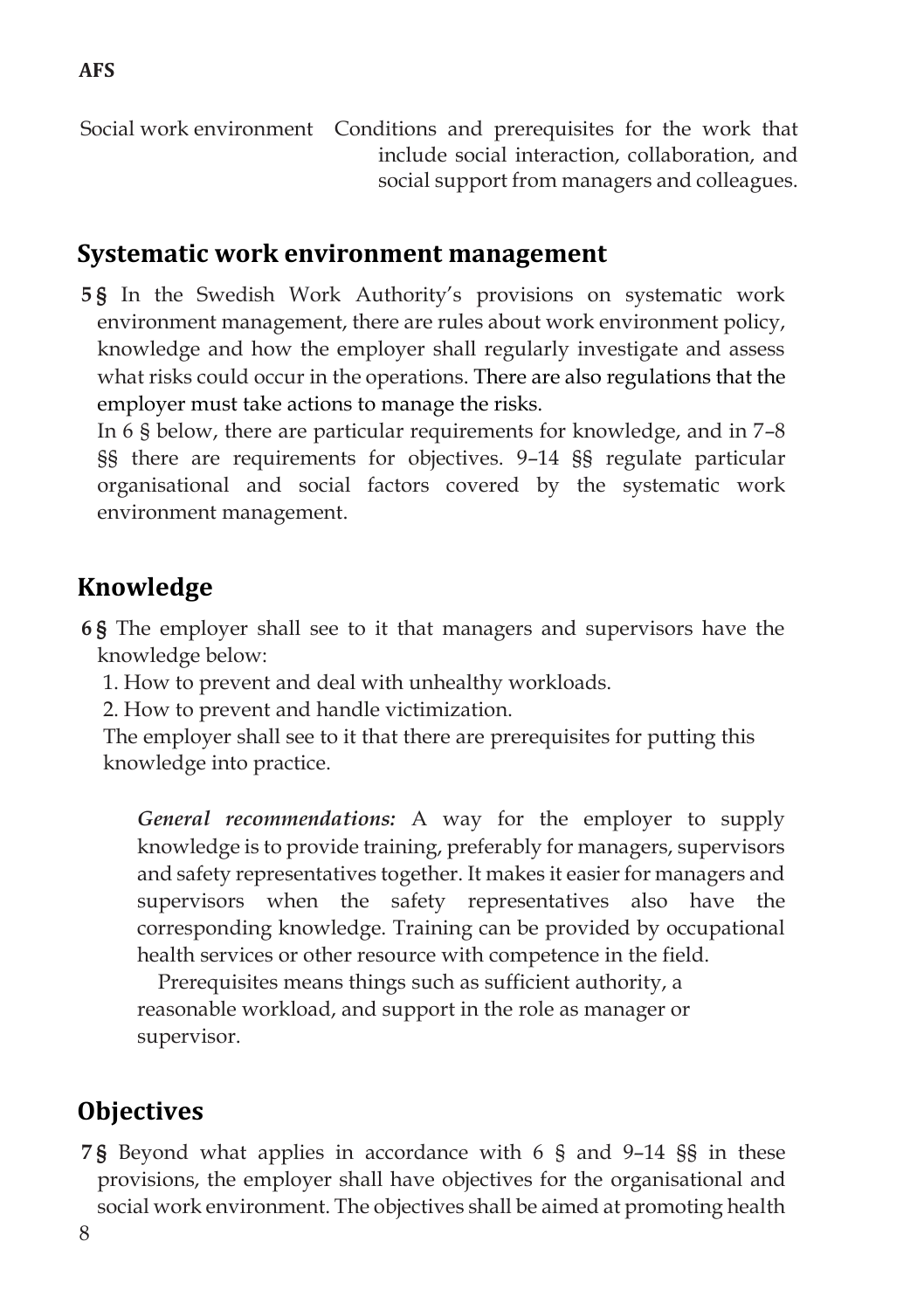and increasing the organisation's ability to counteract ill health.

The employer shall give employees the opportunity to take part in the work on producing these objectives, and shall see to it that the employees know about this opportunity.

#### *General recommendations:*

Fundamental for successful work with these objectives is that they are firmly entrenched at top management level and other parts of the organisation.

The objectives can be aimed, for example, at strengthening and improving communication, learning, leadership, collaboration, influence and participation.

There must be a work environment policy, according to the Work Authority's provisions on systematic work environment management. The objectives should be founded on and consistent with these.

**8 §** The objectives shall be documented in writing, if there are at least ten employees in the operations.

#### <span id="page-8-0"></span>**Workload**

**9 §** The employer shall see to it that the work tasks and authority assigned to the employees do not give rise to unhealthy workloads.

This means that the resources shall be adapted to the demands in the work.

*General recommendations:* Assigning work tasks entails demands in the form of a certain amount of work and degree of difficulty that needs to be counterbalanced by resources. The employer should take the signs and signals of unhealthy workloads into consideration during allocation of work tasks.

Reducing the amount of workload, changing the order of priority, varying work tasks, providing opportunities for rest and recovery, applying other work methods, increasing staffing or supplying knowledge are examples of measures for preventing unhealthy workloads. The employer should also make sure that the technology used is designed for and adapted to the work to be carried out.

The employer's obligations to prevent unhealthy workloads covers both managers and supervisors, as well as other employees. It is important that the employer create prerequisites for employees to notify the employer about greater demands and inadequate resources.

By practicing leadership that makes regular dialogue with employees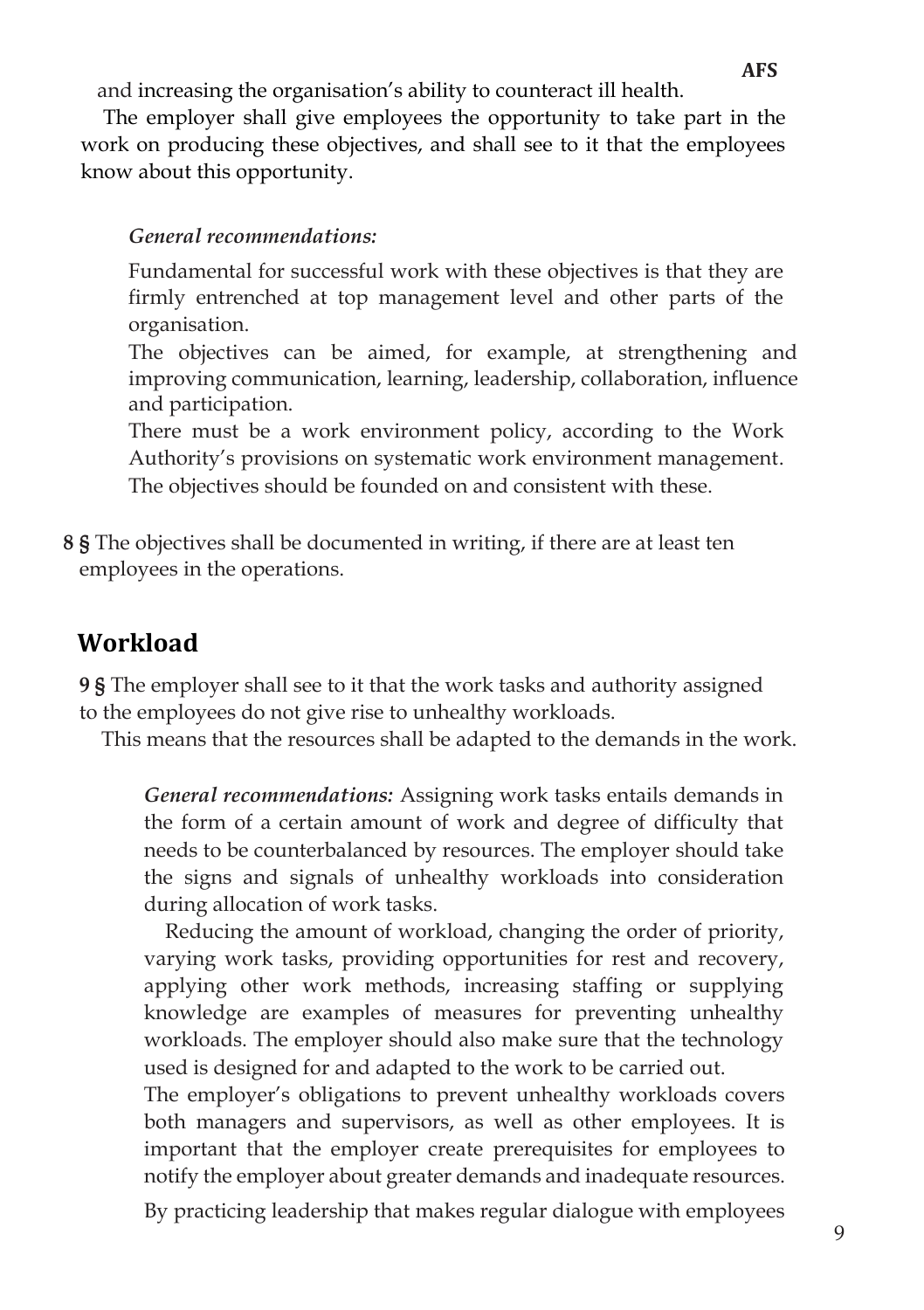**AFS** 

**2015:4** possible, the signs and signals of unhealthy workloads can be noted, and imbalances corrected.

It is important that the employer, as part of work environment management, investigates and fixes risks linked to workloads. The employer needs to counteract workloads leading to illnesses and accidents. Identifying the causes behind the workload is essential in order for the measures to have effect. Questions concerning measures may also need to be dealt with at another level, or in another part of the organisation. Apart from the organisational and social work environment, physical, cognitive, and ergonomic conditions may contribute to the workload.

**10 §** The employer shall see to it that the employees know:

- 1. which work tasks they are to perform;
- 2. which results are to be achieved with the work,
- 3. whether there are particular methods with which the work is to be performed, and if so, how;

4. which work tasks are to be prioritized when available time is not enough for all work tasks to be performed; and

5. to whom they can turn in order to receive help and support in carrying out the work.

The employer shall, in addition, ensure that the employees know what authority they have according to Points 1–5.

*General recommendations:* Through continually reviewing Points 1–5, it will be possible to prevent unnecessary demands and burdens on the employees. It may be suitable to communicate the points collectively to employees who share responsibilities and work tasks, in order to facilitate collaboration. The employer should create opportunities for the employees to inform the employer of any ambiguities concerning the points. It is important that the employer take into account the employees' differing prerequisites as regards communicating.

In work where support and help from colleagues cannot be arranged, the employer should make sure that managers, supervisors or other designated person are available for help and support.

**11 §** The employer shall take measures in order to counteract work tasks and situations that are severely mentally stressful leading to ill health among the employees.

*General recommendations:* Examples of work tasks and work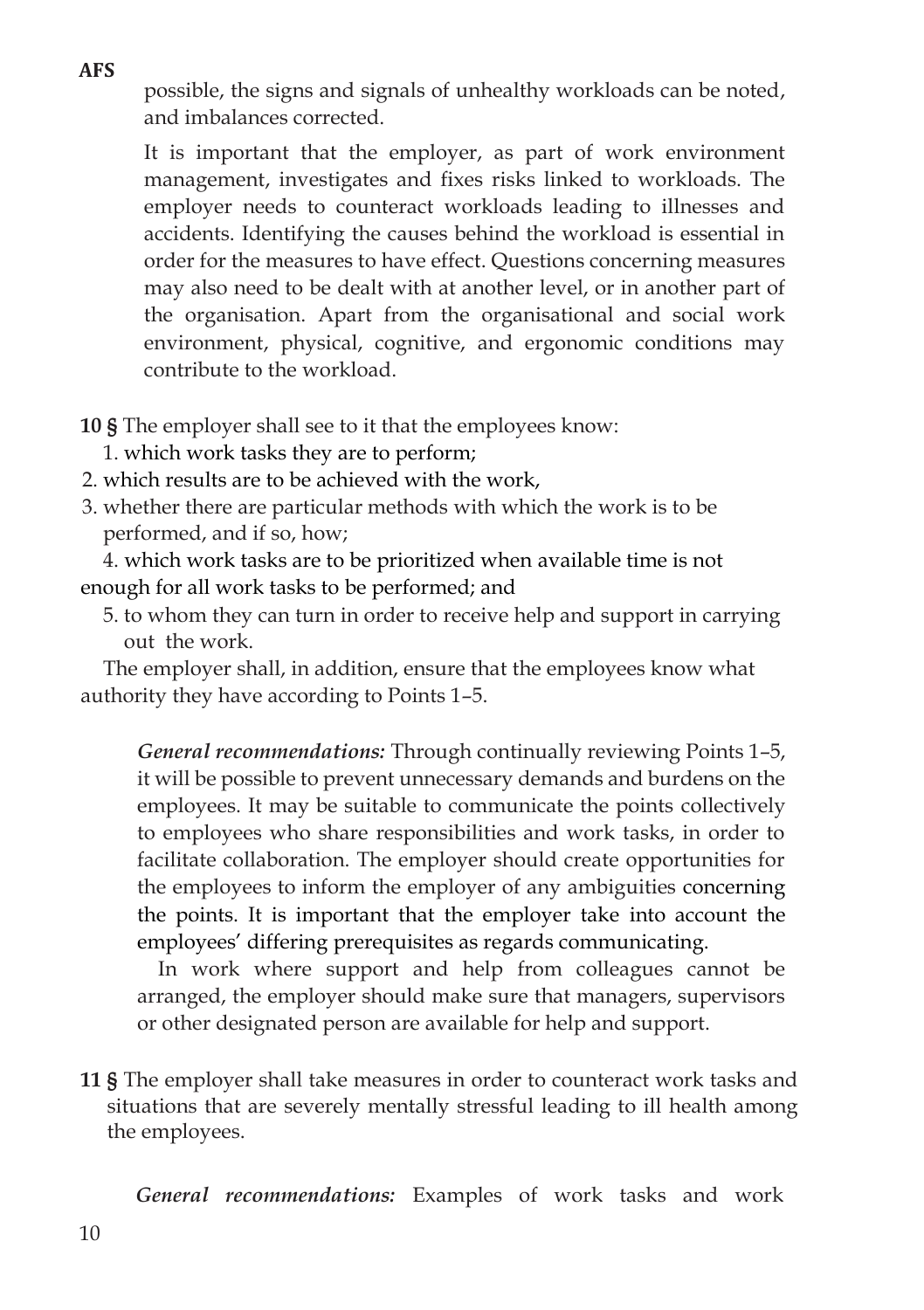**2015:4** situations that could be severely mentally stressful are treating people in difficult situations, being subjected to trauma, solving conflicts, and making difficult decisions that include ethical dilemmas under pressure.

Examples of measures that should be considered in connection with severely mentally stressful work, apart from those indicated in the recommendations for Section 9, are:

1. regular support from counselors or access to other experts in the field;

2. special informational and training efforts;

3. help and support from other employees; and

4. procedures for dealing with demanding situations in contact with customers, clients, and others.

It is important that the employer create prerequisites for employees to notify the employer about particularly stressful working conditions.

Which measures should be selected depends on what conditions make the work severely mentally stressful.

#### <span id="page-10-0"></span>**Working hours**

**12 §** The employer shall take any steps necessary in order to counteract scheduling of working hours leading to ill health among the employees.

*General recommendations:* During planning of the work the employer should already be taking into account how the scheduling of working hours could have an effect on employees' health. Examples of scheduling of working hours that could result in risks for ill health are:

- 1. shift work;
- 2. night work;
- 3. split shifts;
- 4. large extent of overtime work;
- 5. long work shifts; and

6. far-reaching possibilities of having to work at different times and places, with expectations of being constantly reachable.

The employer should take particular notice of opportunities for rest and recovery. The employer should also take into account that scheduling of working hours influences the risk of accidents.

The Working Hours Act (SFS 1982:673) indicates limits for how many hours, at most, an employee may work, and what rest periods they must have at the very least. The Working Hours Act thereby indicates the maximum limits for working hours, but contains no rules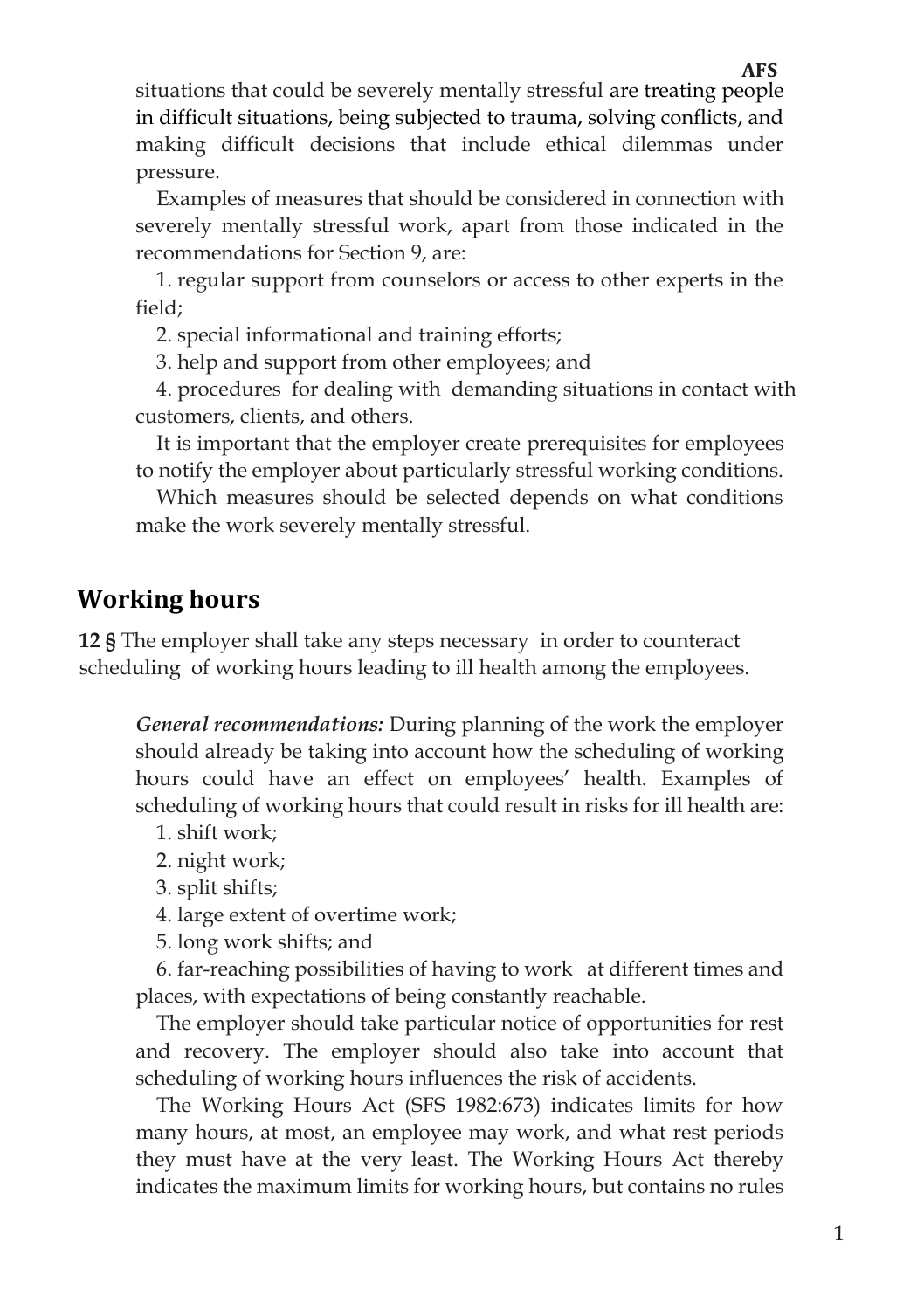**AFS** 

**2015:4** on how the employer is to take the scheduling of working hours into account in work environment management.

#### <span id="page-11-0"></span>**Victimization**

**13 §** The employer shall clarify that victimization will not be accepted in the operations. The employer shall take actions to counteract conditions in the work environment that could give rise to victimization.

*General recommendations:* This clarification is best done in a written policy. Managers and supervisory staff have a particular responsibility as regards preventing, noticing and dealing with victimization. It is therefore important that they fulfill the knowledge requirements in Section 6.

Collective work around treatment and conduct can contribute to counteracting victimization.

Examples of conditions in operations that are important to pay attention to are conflicts, workloads, allocation of work, conditions for collaboration, and consequences of changes.

**14 §** The employer shall see to it that there are procedures for how victimization is to be handled. The procedures should indicate

- 1. who receives information that victimization is occurring;
- 2. what happens with the information, what the recipient is to do; and

3. how and where those who are subjected to it can quickly

find help. The employer shall make the procedures known to all employees.

*General recommendations:* Normally, victimization is reported to a manager when the person affected has not succeeded in the situation on their own. If the employee cannot turn to their immediate manager, they can turn to a manager further up. In addition, the employee can turn to a safety representative.

There may be a need to intervene quickly and assess the situation in order to prevent it from deteriorating, and to ensure that Point 3 is dealt with. The employer can give occupational health services or another specialist the task of providing support and help.

In Swedish Work Authority provisions on systematic work environment management, there are regulations that if any employee meets with ill health or an accident at work, and if any serious incident occurs at work, the employer must investigate the causes so that the